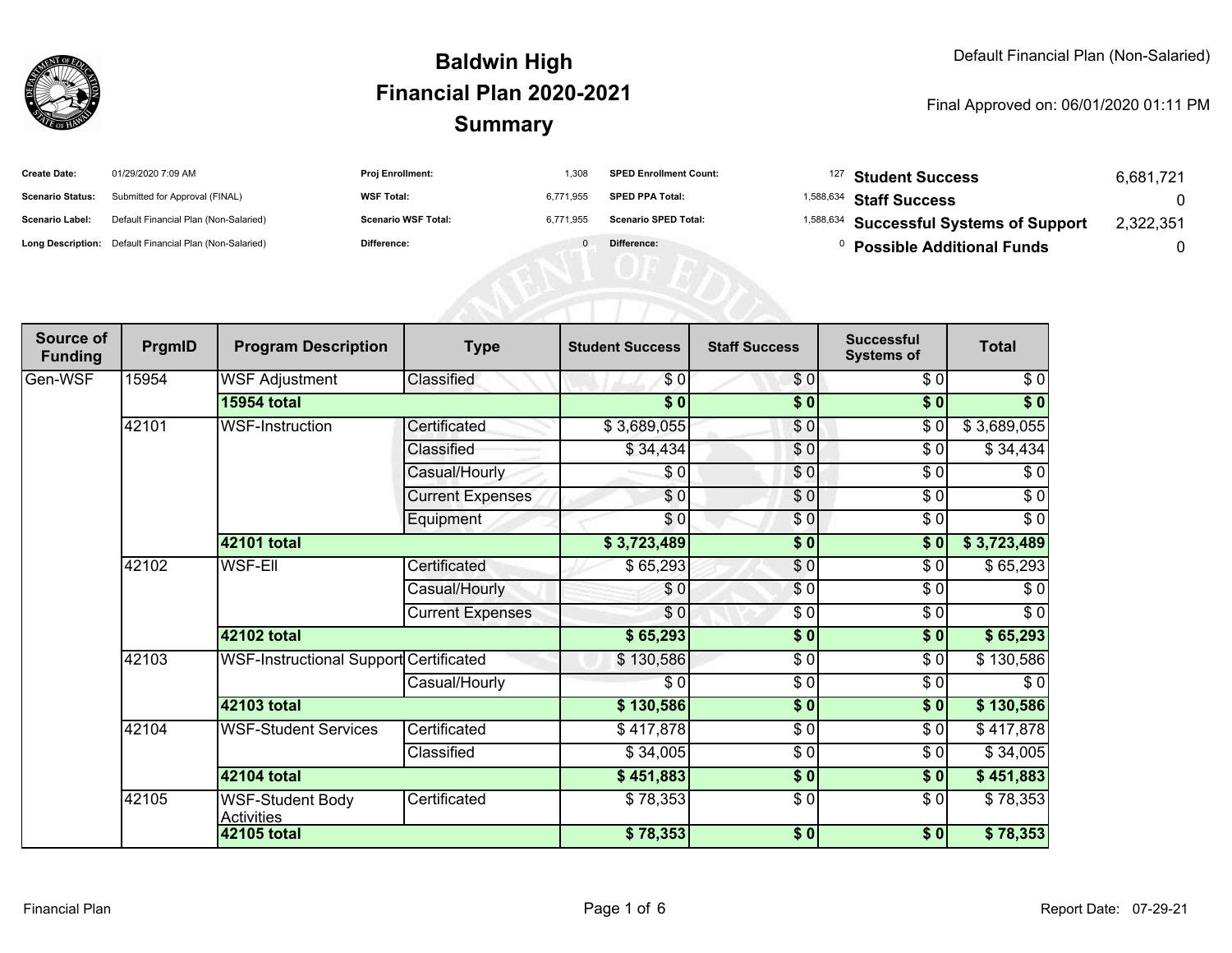

| <b>Source of</b><br><b>Funding</b> | PrgmID          | <b>Program Description</b>                          | <b>Type</b>             | <b>Student Success</b> | <b>Staff Success</b> | <b>Successful</b><br><b>Systems of</b> | <b>Total</b>     |
|------------------------------------|-----------------|-----------------------------------------------------|-------------------------|------------------------|----------------------|----------------------------------------|------------------|
| Gen-WSF                            | 42108           | <b>WSF-Enabling Activities III</b> Current Expenses |                         | \$0                    | \$0                  | \$0                                    | \$0              |
|                                    |                 |                                                     | Equipment               | $\overline{\$0}$       | $\overline{\$0}$     | $\overline{30}$                        | $\overline{30}$  |
|                                    |                 | <b>42108 total</b>                                  |                         | $\overline{\$0}$       | $\overline{\$0}$     | $\overline{\$0}$                       | $\overline{\$}0$ |
|                                    | 42112           | <b>WSF-School</b>                                   | Certificated            | \$0                    | $\overline{\$0}$     | \$610,604                              | \$610,604        |
|                                    |                 | Administration                                      | Classified              | $\overline{\$0}$       | $\overline{30}$      | \$291,289                              | \$291,289        |
|                                    |                 |                                                     | Casual/Hourly           | \$0                    | $\sqrt{6}$           | \$0                                    | $\overline{\$0}$ |
|                                    |                 |                                                     | <b>Current Expenses</b> | $\sqrt{6}$             | $\sqrt{6}$           | $\overline{30}$                        | $\sqrt{6}$       |
|                                    |                 |                                                     | Equipment               | \$0                    | \$0                  | \$734,325                              | \$734,325        |
|                                    |                 | <b>42112 total</b>                                  |                         | $\overline{\$0}$       | $\overline{\$0}$     | \$1,636,218                            | \$1,636,218      |
|                                    | 42113           | <b>WSF-School Facility</b>                          | Classified              | $\overline{\$0}$       | \$0                  | \$686,133                              | \$686,133        |
|                                    |                 | <b>Services</b>                                     | Casual/Hourly           | \$0                    | $\sqrt{0}$           | $\overline{\$0}$                       | $\overline{30}$  |
|                                    |                 |                                                     | <b>Current Expenses</b> | $\sqrt{6}$             | \$0                  | $\overline{\$0}$                       | $\sqrt{6}$       |
|                                    |                 |                                                     | Equipment               | \$0                    | \$0                  | $\overline{\$0}$                       | $\overline{30}$  |
|                                    |                 | <b>42113 total</b>                                  |                         | $\overline{\$0}$       | $\overline{\$0}$     | \$686,133                              | \$686,133        |
|                                    | 42114           | <b>WSF-Protocol Fund</b>                            | Casual/Hourly           | \$0                    | $\sqrt{0}$           | $\overline{30}$                        | $\overline{30}$  |
|                                    |                 | <b>42114 total</b>                                  |                         | $\overline{\$0}$       | $\overline{\$0}$     | $\overline{\$0}$                       | $\overline{\$}0$ |
|                                    | Gen-WSF         |                                                     |                         | \$4,449,604            | $\overline{\$0}$     | \$2,322,351                            | \$6,771,955      |
| Gen-SPED                           | 17101           | SPED Ppa - Instruction                              | Certificated            | \$1,305,860            | $\sqrt{6}$           | \$0                                    | \$1,305,860      |
|                                    |                 |                                                     | Classified              | \$378,774              | $\overline{\$0}$     | \$0                                    | \$378,774        |
|                                    |                 |                                                     | <b>Current Expenses</b> | $-$96,000$             | $\overline{\$0}$     | $\overline{\$0}$                       | $-$96,000$       |
|                                    |                 | <b>17101 total</b>                                  |                         | \$1,588,634            | $\overline{\$0}$     | $\overline{\$0}$                       | \$1,588,634      |
|                                    | 17131           | Special Education in                                | Certificated            | \$0                    | $\overline{\$0}$     | $\overline{\$0}$                       | \$0              |
|                                    |                 | Regular Schools                                     | Classified              | $\overline{\$0}$       | $\overline{30}$      | $\overline{\$0}$                       | $\overline{30}$  |
|                                    |                 | <b>17131 total</b>                                  |                         | $\overline{\$0}$       | $\overline{\$0}$     | $\overline{\$0}$                       | $\overline{\$0}$ |
|                                    | <b>Gen-SPED</b> |                                                     | \$1,588,634             | $\overline{\$0}$       | $\overline{\$0}$     | \$1,588,634                            |                  |
| Gen-Categ                          | 15849           | Gen Fund Voc & Applied                              | Certificated            | \$130,586              | $\overline{\$0}$     | $\overline{\$0}$                       | \$130,586        |
|                                    |                 | Technology                                          | Casual/Hourly           | $\sqrt{6}$             | $\overline{30}$      | $\overline{30}$                        | $\sqrt{6}$       |
|                                    |                 |                                                     | <b>Current Expenses</b> | $\overline{\$0}$       | $\sqrt{6}$           | $\overline{30}$                        | $\sqrt{6}$       |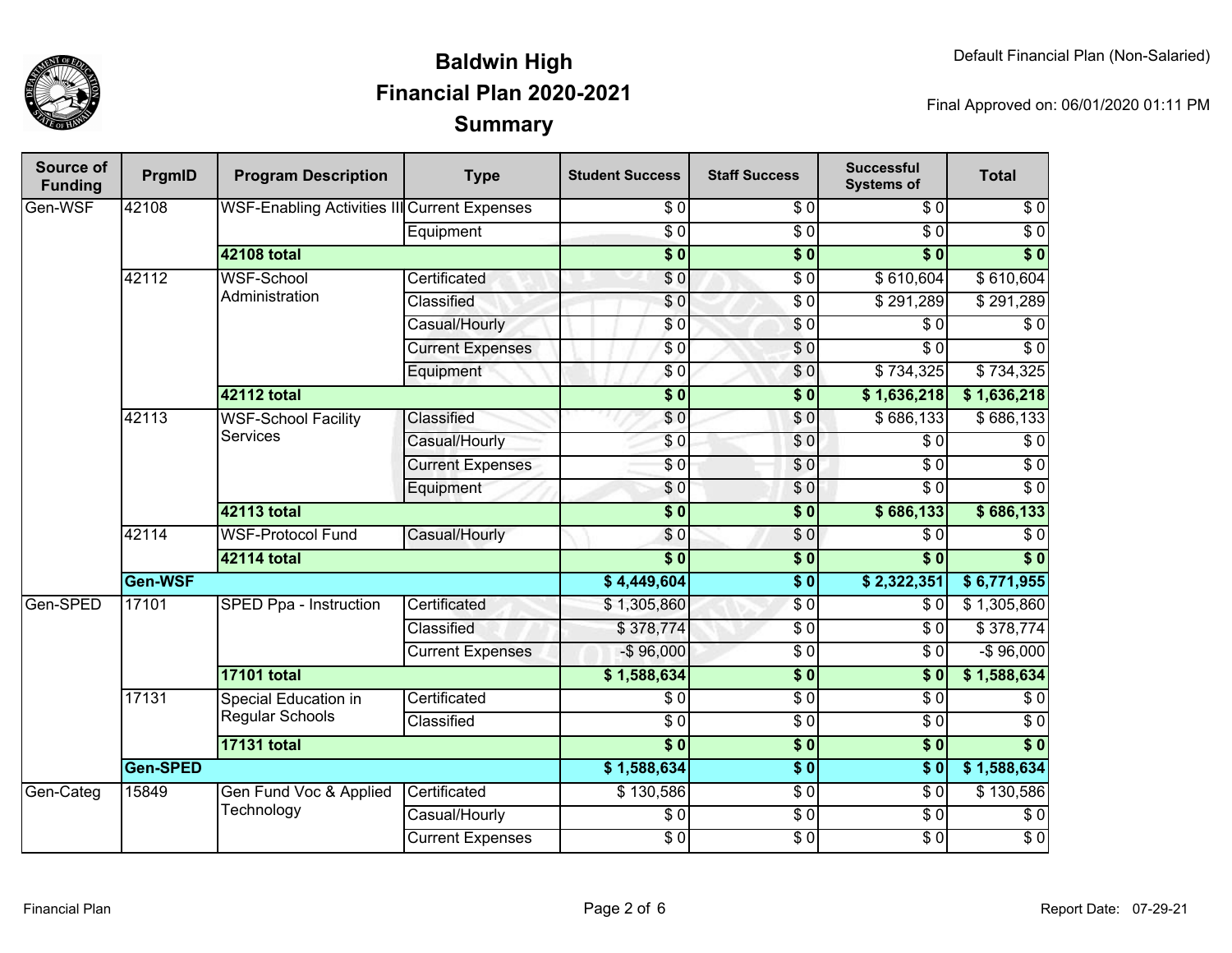

| <b>Source of</b><br><b>Funding</b> | PrgmID           | <b>Program Description</b>                      | <b>Type</b>             | <b>Student Success</b> | <b>Staff Success</b> | <b>Successful</b><br><b>Systems of</b> | <b>Total</b>     |
|------------------------------------|------------------|-------------------------------------------------|-------------------------|------------------------|----------------------|----------------------------------------|------------------|
| Gen-Categ                          | 15849            | Gen Fund Voc & Applied<br>Technology            | Equipment               | $\overline{S}0$        | $\overline{S}0$      | $\overline{S}0$                        | $\overline{\$0}$ |
|                                    |                  | <b>15849 total</b>                              |                         | \$130,586              | \$0                  | $\overline{\textbf{50}}$               | \$130,586        |
|                                    | 16158            | <b>JROTC</b>                                    | Certificated            | \$194,696              | $\overline{\$0}$     | $\overline{\$0}$                       | \$194,696        |
|                                    |                  | <b>16158 total</b>                              |                         | \$194,696              | $\overline{\$0}$     | $\overline{\$0}$                       | \$194,696        |
|                                    | 16770            | <b>Learning Centers</b>                         | Certificated            | \$32,647               | $\overline{\$0}$     | $\overline{\$0}$                       | \$32,647         |
|                                    |                  |                                                 | Casual/Hourly           | \$0                    | $\overline{\$0}$     | $\overline{\$0}$                       | $\overline{\$0}$ |
|                                    |                  |                                                 | <b>Current Expenses</b> | \$0                    | $\overline{S}0$      | $\overline{\$0}$                       | $\overline{\$0}$ |
|                                    |                  | <b>16770 total</b>                              |                         | \$32,647               | $\overline{\$0}$     | \$0                                    | \$32,647         |
|                                    | 17229            | Voc Rehab - Work Study<br><b>Contract W/DHS</b> | <b>Current Expenses</b> | \$0                    | $\overline{\$0}$     | $\overline{\$0}$                       | $\overline{\$0}$ |
|                                    |                  | <b>17229 total</b>                              |                         | $\overline{\$0}$       | $\overline{\$0}$     | $\overline{\$0}$                       | $\overline{\$0}$ |
|                                    | 18864            | <b>Alternative Programs</b>                     | Certificated            | \$130,586              | \$0                  | \$0                                    | \$130,586        |
|                                    |                  |                                                 | Classified              | \$34,434               | \$0                  | $\sqrt{6}$                             | \$34,434         |
|                                    |                  | <b>18864 total</b>                              |                         | \$165,020              | $\overline{\$0}$     | $\overline{\$0}$                       | \$165,020        |
|                                    | 27000            | Athletics-Transportation                        | <b>Current Expenses</b> | \$0                    | \$0                  | $\sqrt{6}$                             | \$0              |
|                                    |                  | <b>27000 total</b>                              |                         | $\overline{\$0}$       | $\overline{\$0}$     | $\overline{\$0}$                       | $\sqrt{6}$       |
|                                    | 27100            | Athletics-Salary                                | Casual/Hourly           | \$0                    | \$0                  | $\overline{S}0$                        | $\sqrt{6}$       |
|                                    |                  | <b>27100 total</b>                              |                         | $\overline{\$}0$       | $\overline{\$0}$     | $\overline{\$0}$                       | \$0              |
|                                    | 27300            | <b>Athletics-Gender Equity</b>                  | Casual/Hourly           | \$0                    | $\sqrt{6}$           | $\sqrt{6}$                             | $\sqrt{6}$       |
|                                    |                  |                                                 | <b>Current Expenses</b> | \$0                    | $\overline{30}$      | $\sqrt{6}$                             | $\sqrt{6}$       |
|                                    |                  | <b>27300 total</b>                              |                         | $\overline{\$}0$       | $\overline{\$0}$     | $\overline{\$0}$                       | \$0              |
|                                    | 27400            | Athletics-Supplies & Equip Current Expenses     |                         | $\overline{\$0}$       | $\overline{30}$      | $\sqrt{6}$                             | $\sqrt{6}$       |
|                                    |                  | <b>27400 total</b>                              |                         | $\overline{\$0}$       | 50                   | $\sqrt{50}$                            | $\overline{\$0}$ |
|                                    | 27480            | <b>Athletic Trainers</b>                        | Classified              | \$120,534              | $\overline{30}$      | $\overline{S}0$                        | \$120,534        |
|                                    |                  |                                                 | <b>Current Expenses</b> | $\sqrt{6}$             | $\sqrt{6}$           | $\sqrt{6}$                             | $\sqrt{6}$       |
|                                    |                  | <b>27480 total</b>                              |                         | \$120,534              | $\overline{\$0}$     | $\overline{\$0}$                       | \$120,534        |
|                                    | <b>Gen-Categ</b> |                                                 |                         | \$643,483              | \$0                  | $\overline{\bullet}$                   | \$643,483        |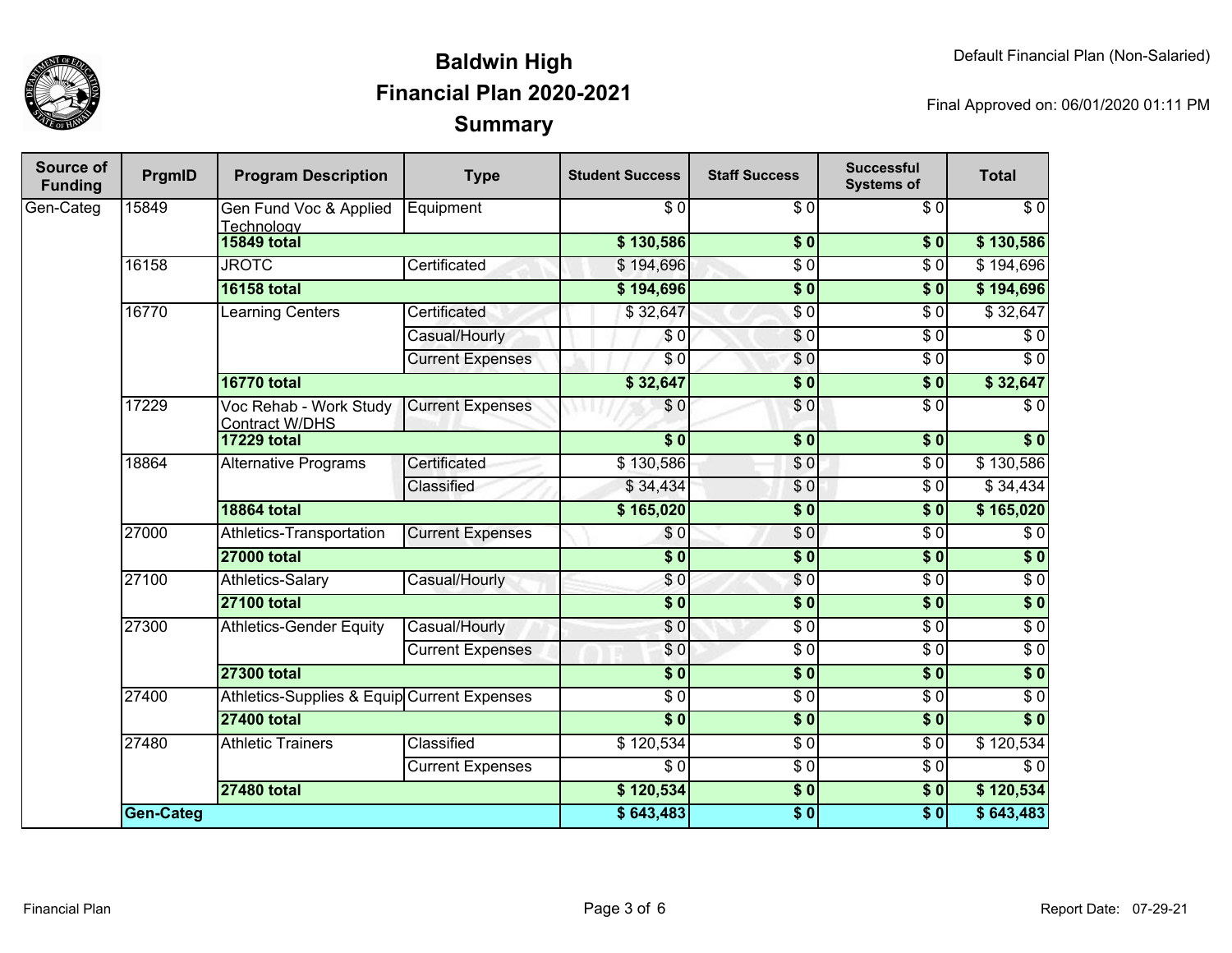

| <b>Source of</b><br><b>Funding</b> | PrgmID          | <b>Program Description</b>                       | <b>Type</b>             | <b>Student Success</b>    | <b>Staff Success</b> | <b>Successful</b><br><b>Systems of</b> | <b>Total</b>     |
|------------------------------------|-----------------|--------------------------------------------------|-------------------------|---------------------------|----------------------|----------------------------------------|------------------|
| Federal                            | 18085           | Essa Title III Language<br>Instruction           | Casual/Hourly           | \$0                       | \$0                  | \$0                                    | \$0              |
|                                    |                 | <b>18085 total</b>                               |                         | $\overline{\$}0$          | \$0                  | $\overline{\$0}$                       | $\overline{\$0}$ |
|                                    | 19978           | Impact Aid-WSF                                   | <b>Current Expenses</b> | $\sqrt{0}$                | $\overline{\$0}$     | $\overline{\$0}$                       | $\overline{30}$  |
|                                    |                 | <b>19978 total</b>                               |                         | $\overline{\textbf{S}^0}$ | $\overline{\$0}$     | $\overline{\$0}$                       | $\overline{\$0}$ |
|                                    | 20657           | Essa Title IIa Targeted<br>Prof Dev              | Casual/Hourly           | \$0                       | $\overline{\$0}$     | $\overline{\$0}$                       | $\overline{\$0}$ |
|                                    |                 | <b>20657 total</b>                               |                         | $\overline{\$0}$          | $\overline{\$0}$     | $\overline{\$0}$                       | \$0              |
|                                    | 20658           | Essa Title IIa Ed<br><b>Effectiveness System</b> | Casual/Hourly           | \$0                       | \$0                  | $\overline{\$0}$                       | $\sqrt{6}$       |
|                                    |                 | <b>20658 total</b>                               |                         | $\overline{\$0}$          | $\overline{\$0}$     | $\overline{\$0}$                       | $\overline{\$0}$ |
|                                    | 20697           | Essa Title IIa Prof Dev                          | Casual/Hourly           | $\overline{\$0}$          | \$0                  | $\overline{\$0}$                       | $\overline{\$0}$ |
|                                    |                 | <b>20697 total</b>                               |                         | $\overline{\$0}$          | $\overline{\$0}$     | $\overline{\$0}$                       | $\overline{\$0}$ |
|                                    | 20698           | <b>Essa Title IIa Support</b>                    | Casual/Hourly           | $\overline{\$0}$          | $\overline{S}0$      | $\overline{\$0}$                       | $\overline{50}$  |
|                                    |                 | New Tchr & Prin                                  | <b>Current Expenses</b> | \$0                       | $\overline{\$0}$     | $\overline{30}$                        | $\overline{\$0}$ |
|                                    |                 | <b>20698 total</b>                               |                         | $\overline{\$0}$          | $\overline{\$0}$     | $\overline{\$0}$                       | $\overline{\$0}$ |
|                                    | 35913           | Sch Prgm Food Services                           | Classified              | $\overline{30}$           | $\overline{\$0}$     | $\overline{30}$                        | $\overline{\$0}$ |
|                                    |                 |                                                  | Casual/Hourly           | $\overline{\$0}$          | $\overline{\$0}$     | $\overline{30}$                        | $\overline{50}$  |
|                                    |                 | <b>35913 total</b>                               |                         | $\overline{\$0}$          | $\overline{\$0}$     | $\overline{\$0}$                       | $\overline{\$0}$ |
|                                    | <b>Federal</b>  |                                                  |                         | $\overline{\$0}$          | $\overline{\$0}$     | $\overline{\$0}$                       | $\overline{\$0}$ |
| Gen-Cent                           | 35163           | Food Services-General                            | Classified              | \$0                       | $\overline{\$0}$     | $\overline{\$0}$                       | $\overline{\$0}$ |
|                                    |                 | Fund                                             | Casual/Hourly           | \$0                       | $\overline{\$0}$     | $\overline{\$0}$                       | $\overline{50}$  |
|                                    |                 | <b>35163 total</b>                               |                         | $\overline{\$0}$          | $\overline{\$0}$     | $\overline{\$0}$                       | $\overline{\$0}$ |
|                                    | 37721           | <b>Athletic Travel</b>                           | <b>Current Expenses</b> | $\overline{30}$           | $\sqrt{6}$           | $\overline{\$0}$                       | $\sqrt{6}$       |
|                                    |                 | <b>37721 total</b>                               |                         | $\overline{\$0}$          | $\overline{\$0}$     | $\overline{\$0}$                       | $\overline{\$0}$ |
|                                    | <b>Gen-Cent</b> |                                                  |                         | $\overline{\textbf{S}^0}$ | $\overline{\$0}$     | $\overline{\$0}$                       | $\overline{\$0}$ |
| Special                            | 15754           | Voc Ed-Program                                   | Casual/Hourly           | $\overline{\$0}$          | $\overline{\$0}$     | $\overline{30}$                        | $\overline{\$0}$ |
|                                    |                 | Improvement FY19                                 | <b>Current Expenses</b> | \$0                       | $\sqrt{6}$           | $\sqrt{6}$                             | $\sqrt{6}$       |
|                                    |                 | <b>15754 total</b>                               |                         | $\overline{\$0}$          | $\overline{\$0}$     | $\overline{\$0}$                       | $\overline{\$0}$ |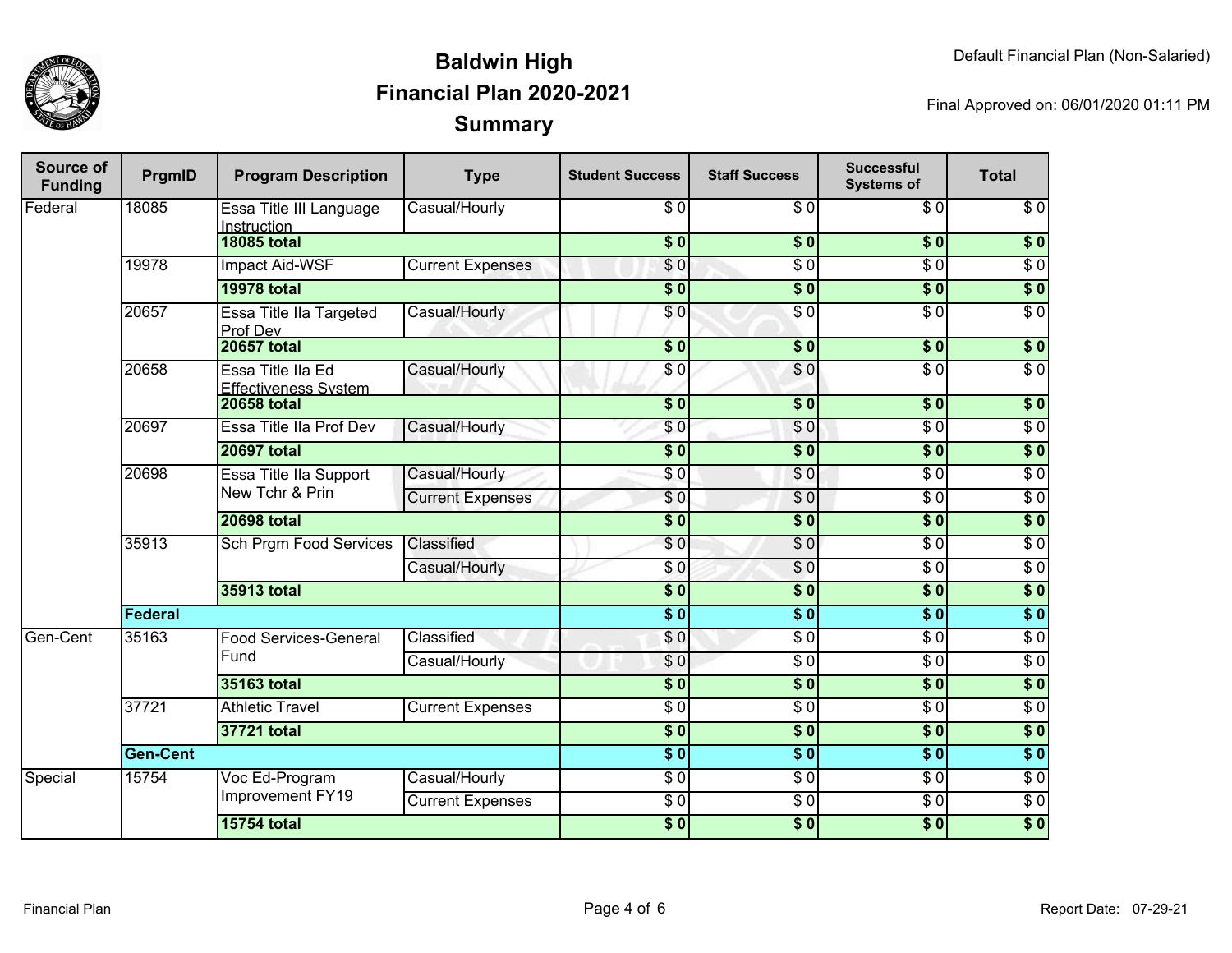

| Source of<br><b>Funding</b> | PrgmID            | <b>Program Description</b>             | <b>Type</b>             | <b>Student Success</b> | <b>Staff Success</b> | <b>Successful</b><br><b>Systems of</b> | <b>Total</b>     |
|-----------------------------|-------------------|----------------------------------------|-------------------------|------------------------|----------------------|----------------------------------------|------------------|
| Special                     | 16350             | Summer School - Special                | Casual/Hourly           | \$0                    | \$0                  | $\sqrt{6}$                             | \$0              |
|                             |                   | Fund                                   | <b>Current Expenses</b> | \$0                    | \$0                  | $\sqrt{3}$                             | $\sqrt{6}$       |
|                             |                   |                                        | Equipment               | \$0                    | \$0                  | \$0                                    | $\sqrt{6}$       |
|                             |                   | <b>16350 total</b>                     |                         | \$0                    | \$0                  | \$0                                    | $\sqrt{ }$       |
|                             | 35304             | Food Services-Special<br>Fund          | <b>Current Expenses</b> | \$0                    | \$0                  | \$0                                    | $\sqrt{6}$       |
|                             |                   | 35304 total                            |                         | $\sqrt{5}$             | \$0                  | $s$ <sub>0</sub>                       | $\sqrt{ }$       |
|                             | 37307             | Use of School Facilities -<br>School   | <b>Current Expenses</b> | \$0                    | \$0                  | $\overline{\$0}$                       | $\overline{\$}0$ |
|                             |                   | 37307 total                            |                         | $\overline{\$0}$       | $\sqrt{6}$           | \$0                                    | $\sqrt{6}$       |
|                             | <b>Special</b>    |                                        |                         | \$0                    | \$0                  | \$0                                    | \$0              |
| <b>Trust</b>                | 27200             | <b>Athletics</b>                       | <b>Current Expenses</b> | \$0                    | \$0                  | $\frac{1}{\sqrt{2}}$                   | $\sqrt{6}$       |
|                             |                   | <b>27200 total</b>                     |                         | $\overline{\$0}$       | \$0                  | $\frac{1}{2}$                          | \$0              |
|                             | <b>Trust</b>      |                                        |                         | $\frac{1}{2}$          | $\sqrt{6}$           | \$0]                                   | \$0              |
| Inter Xfer                  | 16355             | Driver and Traffic Safety<br>Education | <b>Current Expenses</b> | \$0                    | $\sqrt{6}$           | $\sqrt{6}$                             | $\sqrt{6}$       |
|                             |                   | <b>16355 total</b>                     |                         | $\overline{\$0}$       | \$0                  | $\overline{\$0}$                       | $\sqrt{ }$       |
|                             | <b>Inter Xfer</b> |                                        |                         | $\overline{\$0}$       | \$0                  | $\overline{\$0}$                       | $\sqrt{ }$       |
| <b>Grand Total</b>          |                   |                                        |                         | \$6,681,721            | \$0                  | \$2,322,351                            | \$9,004,072      |